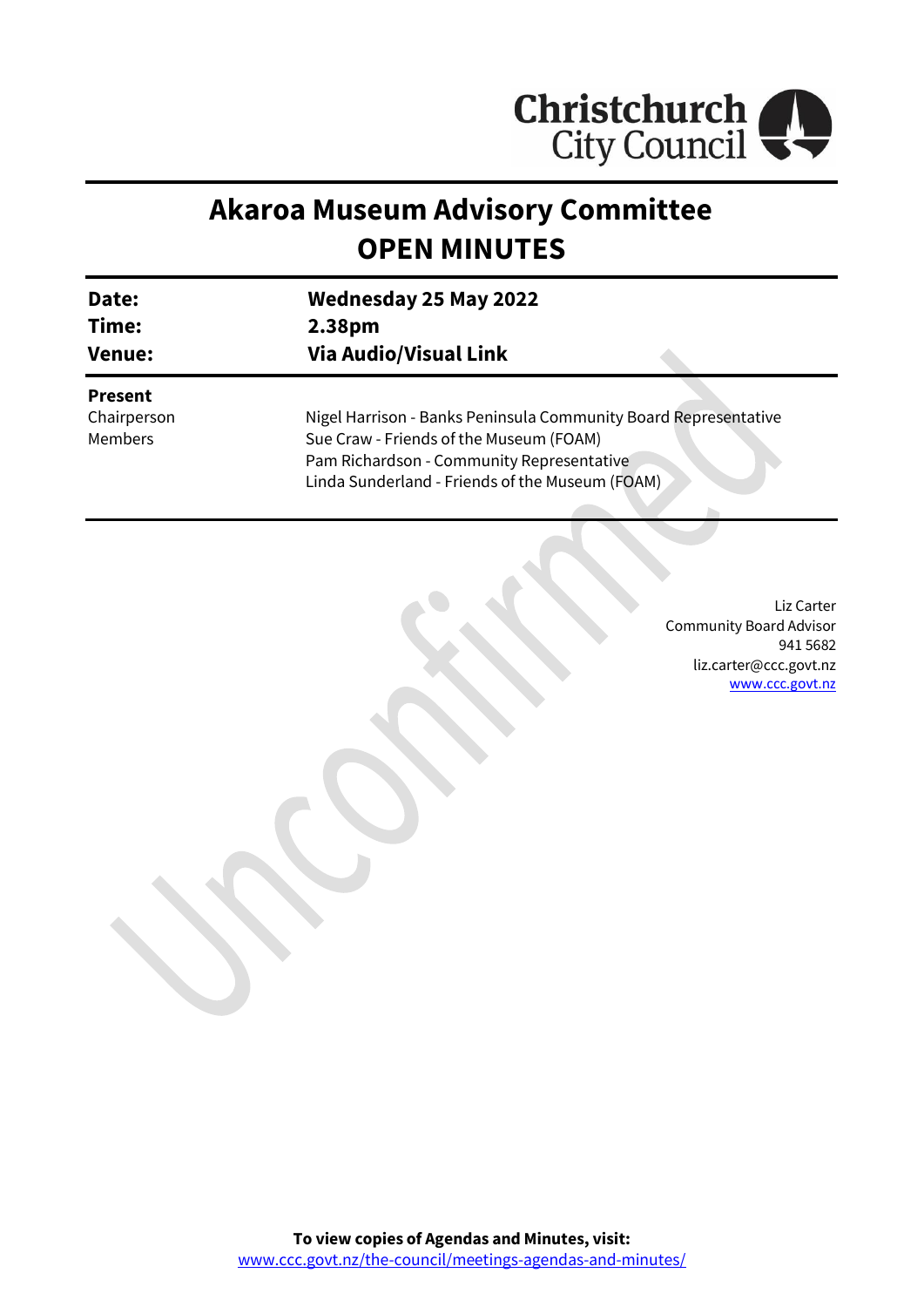

- **Part A Matters Requiring a Council Decision**
- **Part B Reports for Information**
- **Part C Decisions Under Delegation**

The agenda was dealt with in the following order.

# **1. Apologies Ngā Whakapāha**

**Part C** 

# **Committee Decision**

There were no apologies.

# **2. Declarations of Interest Ngā Whakapuaki Aronga**

#### **Part B**

There were no declarations of interest recorded.

## **3. Confirmation of Previous Minutes Te Whakaāe o te hui o mua**

#### **Part C**

#### **Committee Resolved AMA/2022/00005**

That the minutes of the Akaroa Museum Advisory Committee meeting held on Wednesday, 23 February 2022 be confirmed.

Pam Richardson/Linda Sunderland **Carried**

# **4. Deputations by Appointment Ngā Huinga Whakaritenga**

#### **Part B**

There were no deputations by appointment.

# **5. Akaroa Museum Director's Update**

### **Committee Comment**

The Director went through the items in her report with the Committee, focusing on visitor numbers, the effects of Covid on the museum, the annual visitor survey and upcoming exhibitions.

The Director reported that the museum had been successful in securing a \$10,900 grant from the government's Museum Hardship Fund. The grant would finance two exhibitions in 2023 – *Stitch-work* and *Survey of Banks Peninsula Photographers*.